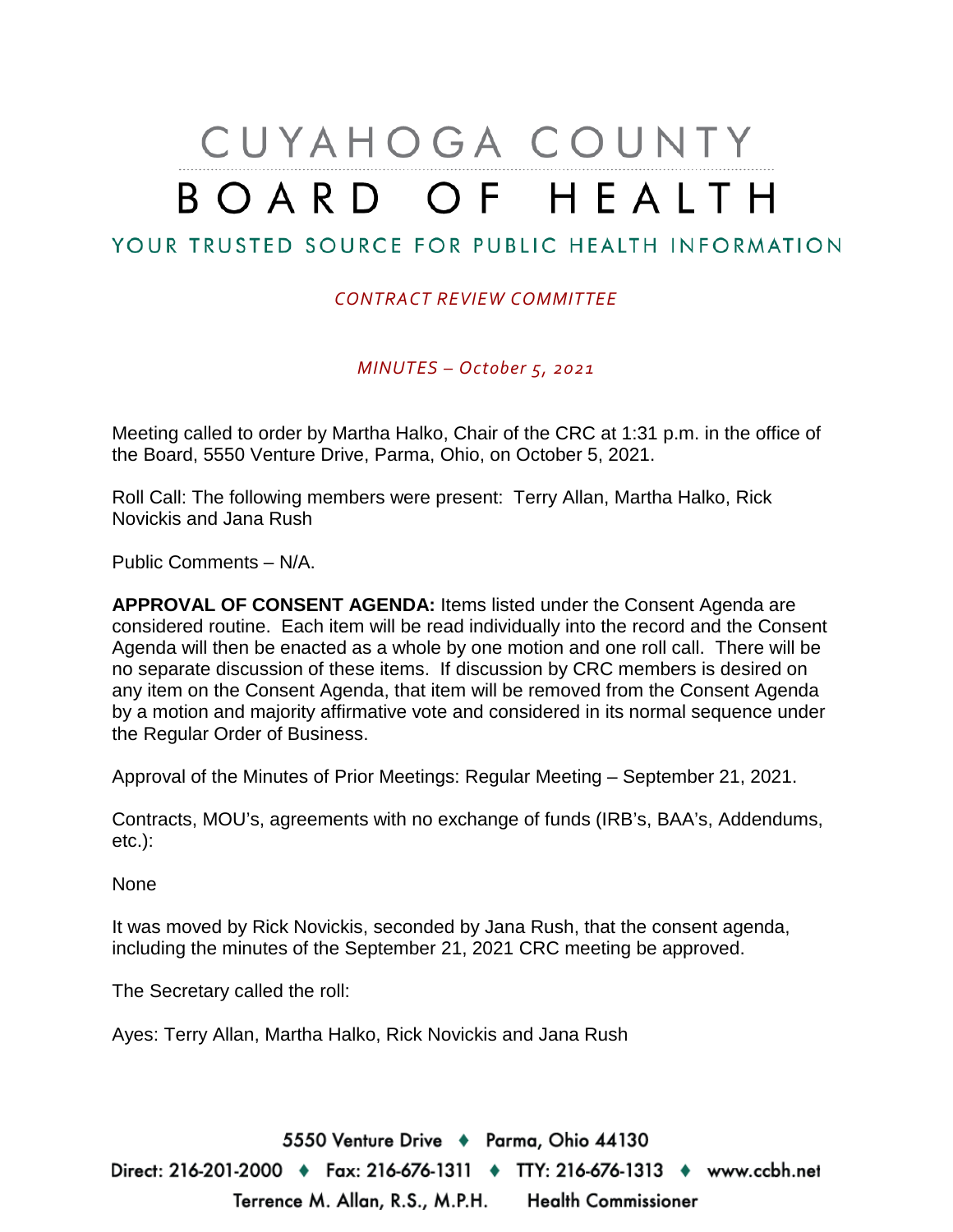## **CONTRACTS AND AWARDS:**

Tabled Items

CRC 2021-64 Administrative Services submitting a contract and contract addendums with Paramount Insurance Company to accept CCBH as a network/participating provider to deliver all covered services under their commercial, Medicare and Medicaid plans beginning on or about July 6, 2021. Amount to be received shall be consistent with approved Paramount Insurance Company reimbursement rates.

Purpose: To establish CCBH as an in-network provider with Paramount Insurance Company.

No Action Today.

New Items For Review

Bid/Quote Openings ≥ \$25,000.00

None

Bid/Quote Openings < \$25,000.00

None

Expenditures: Contracts up to \$25,000.00

It was moved by Rick Novickis, seconded by Jana Rush that the addendum (CRC 2021- 99) to the contract (Resolution 2021-53) with Signature Health, Inc. to increase the amount paid to Signature Health, Inc. from \$301,129.00 to \$303,699.00 be approved.

Presented by: Gloria Agosto-Davis

Purpose: To support supplemental materials for Intensive Medical Case Management.

Funding Source: 100% reimbursable through the FY2021 Health Resources and Services Administration (HRSA) Ryan White Part A Program grant and the FY2021 Ending the HIV Epidemic (EHE) grant.

The Secretary called the roll:

Ayes: Terry Allan, Martha Halko, Rick Novickis and Jana Rush

Revenue Generating Agreements up to \$25,000.00

None

5550 Venture Drive + Parma, Ohio 44130 Direct: 216-201-2000 ♦ Fax: 216-676-1311 ♦ TTY: 216-676-1313 ♦ www.ccbh.net

Terrence M. Allan, R.S., M.P.H. **Health Commissioner**